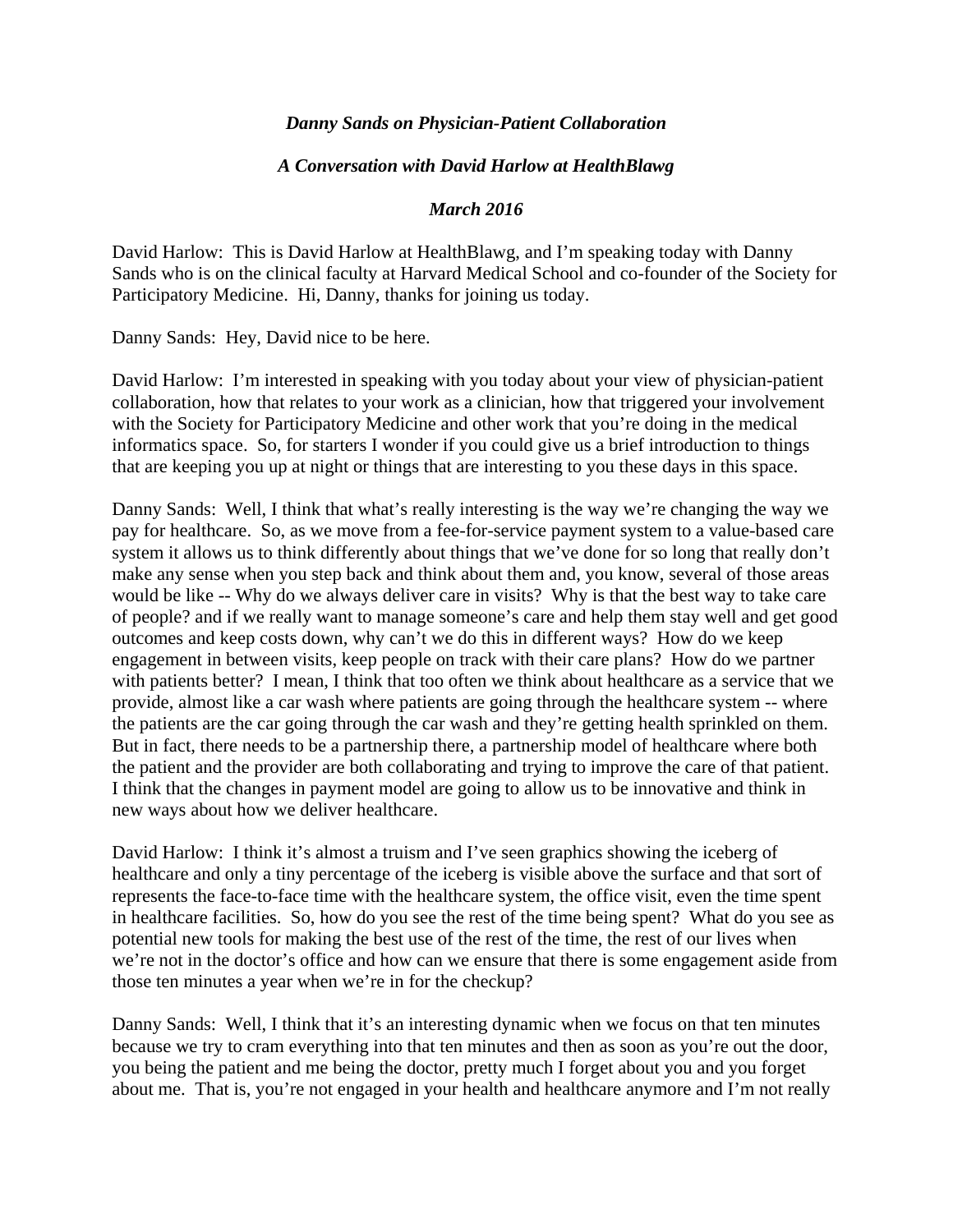involved. It's not my business to reach out to you and check in on you in any way. So, you know we're trying to fit everything into that -- do everything in that visit. So why can't we leverage technology? And we can be really simple about it. I've been doing this for a long time. Let's suppose you have high blood pressure, rather than say okay, I want to see you back in the office in a month to see how this change in your blood pressure medication worked, rather than that I can say, "You know what, a month from now I want you to take several blood pressure measurements on your own and send them to me by email or by secure messaging through the portal." That's kind of a relatively low tech way of thinking about it, but we can be high tech too. We can actually have automated reaching out to patients and getting them to engage and asking them for their information.

David Harlow: So, I've heard two schools of thought among clinicians. One is that I will be interested in receiving some data from my patients in between visits and the other is I don't really want to be bothered. I have a patient who wants to send me every reading from her Fitbit and it doesn't help me. How do you navigate between these two poles, these two extremes? There's some information that's useful, but there is plenty that people want to share with you that are not.

Danny Sands: Yeah, so Jonathan Wald and I, a couple of years ago now, we chaired a technical expert panel on patient-generated health data, and discussed these among many other issues and I think there's an important distinction to be made first of all between solicited and unsolicited patient-generated health information. So, if I'm asking you to send some blood pressure measurement, you know a month from now that's very different from you saying, "you know, maybe I'll just send Dr. Sands every blood pressure measurement I ever get, and my Fitbit data just for good measure." That's a very different thing. Secondly, it's imperative that if we're moving to area which is not just a few blood pressure measurements but it's maybe more data, it's imperative that we have systems that can filter the signal from the noise and can identify important trends and basically pre-digest them with that information and just present to the doctor what is really relevant and important. And then third, this information needs to work within the confines of my workflow. So, if my workflow is an electronic health record, ideally I want this information working with that workflow. So, physicians spend all of their days, pretty much, in the electronic health record and with patients. And if you're going to introduce a whole other flow of information that's not a part of that, that's going to be a big problem for me. So, it's got to work within my work flow. And of course, you know overarching all these issues is that none of these things, I'm never going to care about any of this stuff, if I'm stuck in a fee-forservice model of healthcare.

David Harlow: Sure, so the move from volume to value is a critical part of all of this and we're starting to see that. I know that CMS has said that they're on track with moving Medicare reimbursement to Medicare providers along the path to value-based payment. It's not entirely clear to me what that means, how they're measuring that success, but that's certainly an important issue. We see that here in Boston on a broader scale perhaps than in other parts of the country, but that is happening. I guess another piece of all this is: aside from the individual patient relationship, in the context of a value-based healthcare system, is the idea of using some of these tools to engage in better population health management. I wonder if you could speak to that.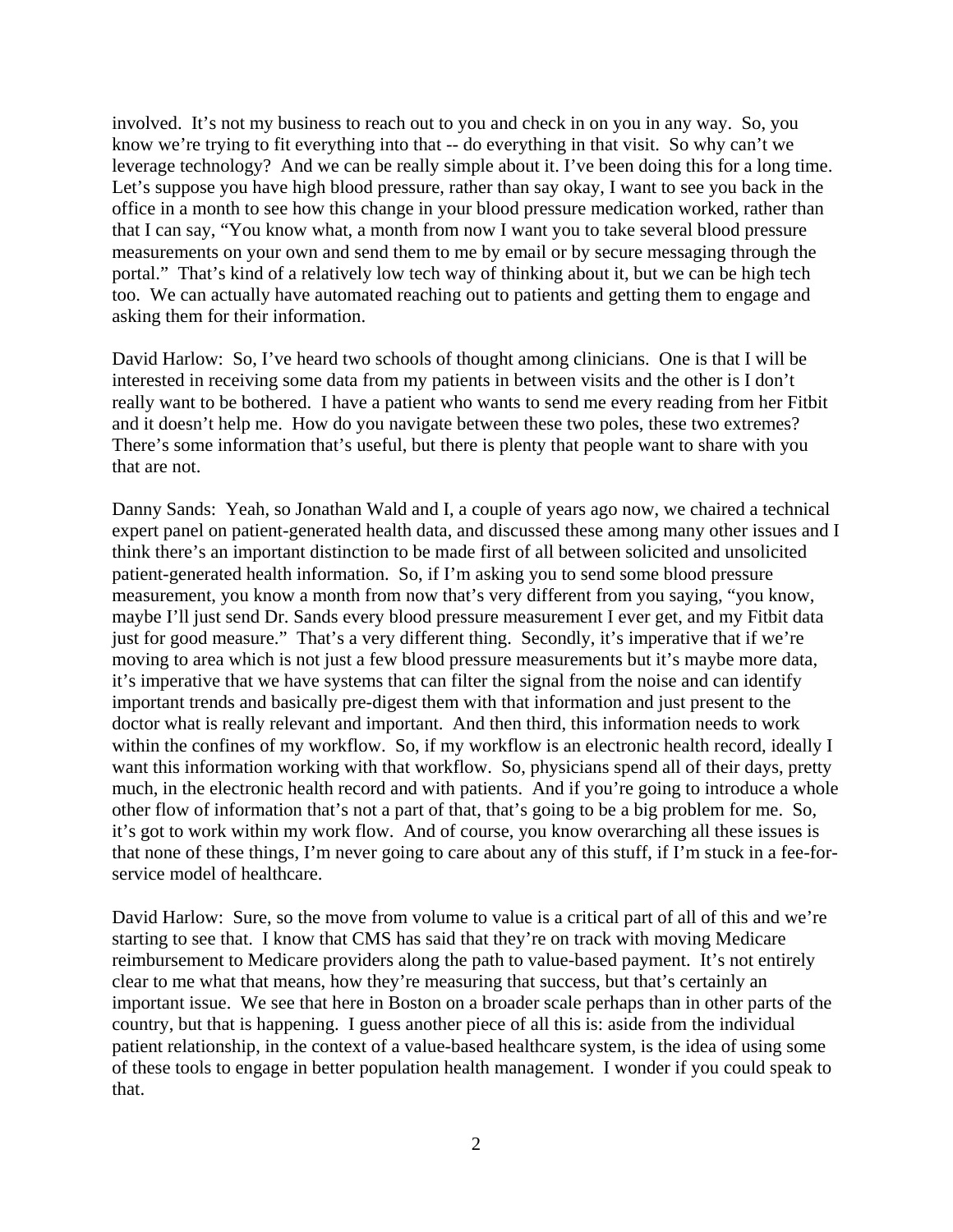Danny Sands: I think that implicit in this in value-based care is population health management. How do you manage the care of a panel of patients by keeping cost down and keeping quality up? I think one of the ways you can do that is by predictive modeling and hot spotting and focusing expensive resources on the very, very sickest people, maybe even doing house calls. But I think that when you go beyond that sickest 2% of the patients in a panel then you have to do other things. And one of the things you can do is think about the way you deliver healthcare. Does it always have to be in the office? Does it always have to be visit based? Can we use telemedicine? Can we use frequent light touches in between visits to check in on patients and remind them about their care plan and engage them in a dialog? And to be clear I -- although I wrote about this before I joined them, I am the Chief Medical Officer of a company that's doing just that, called Conversa Health.

David Harlow: Great. So I think what you're saying is that there is a combination of tools, a combination of modalities that can be used to reach patients, to reach populations of patients. Do you see this as just sort of an extended trial and error period that we're in, sort of figuring out what works, what works best? Do you expect to see a combination of tools that might work overall or is this going to be very personalized?

Danny Sands: I think that those are really good questions, David. I think that obviously we're going to have to see which things really work to keep costs down and keep quality up. So, which are going to be the best value in the transition of value-based care. It is a very difficult time right now because in most healthcare organizations we have heterogeneous payment for our patients. So, many of them are on fee-for-service and some of them in value-based care of some sort of another and so it's hard from that perspective. And then of course, we've got to figure out which of these modalities really work best. It may be individual -- it may depend on the patient, as you say. So it may be that some patients respond better to some things than to others and it's going to depend on the patient's condition. I think there's a lot that we're going to learn about this transition to value-based care. I'm not sure I have all the answers now. But I will say one thing and this is an important issue I think. We need to engage patients as partners in their healthcare. I think that certainly what we're seeing is that patients, individuals, are now responsible increasingly for the first dollar payment for healthcare services. So that's sort of a step in the right direction. But I think that until patients feel like they really have skin in the game and they're really partners and they're really trying to achieve the same goals that the doctors are in a value-based care contract I think it's going to be very hard to get a lot done. I think, really, that patients need to be partners. We need to have total alignment of goals between the patient and the practice.

David Harlow: Sure. I think that makes sense. We've been talking a fair amount about patient engagement and I guess just to flip the equation for a moment, how do we work on physician engagement? You've identified one problem on that front with dealing with a multiplicity of patients, some of whom were enrolled in value-based plans and some of whom are not. So, the availability of resources might differ from patient to patient. But in an overarching way -- or maybe it's impossible to say that -- how can we better engage physicians in this sort of dialog?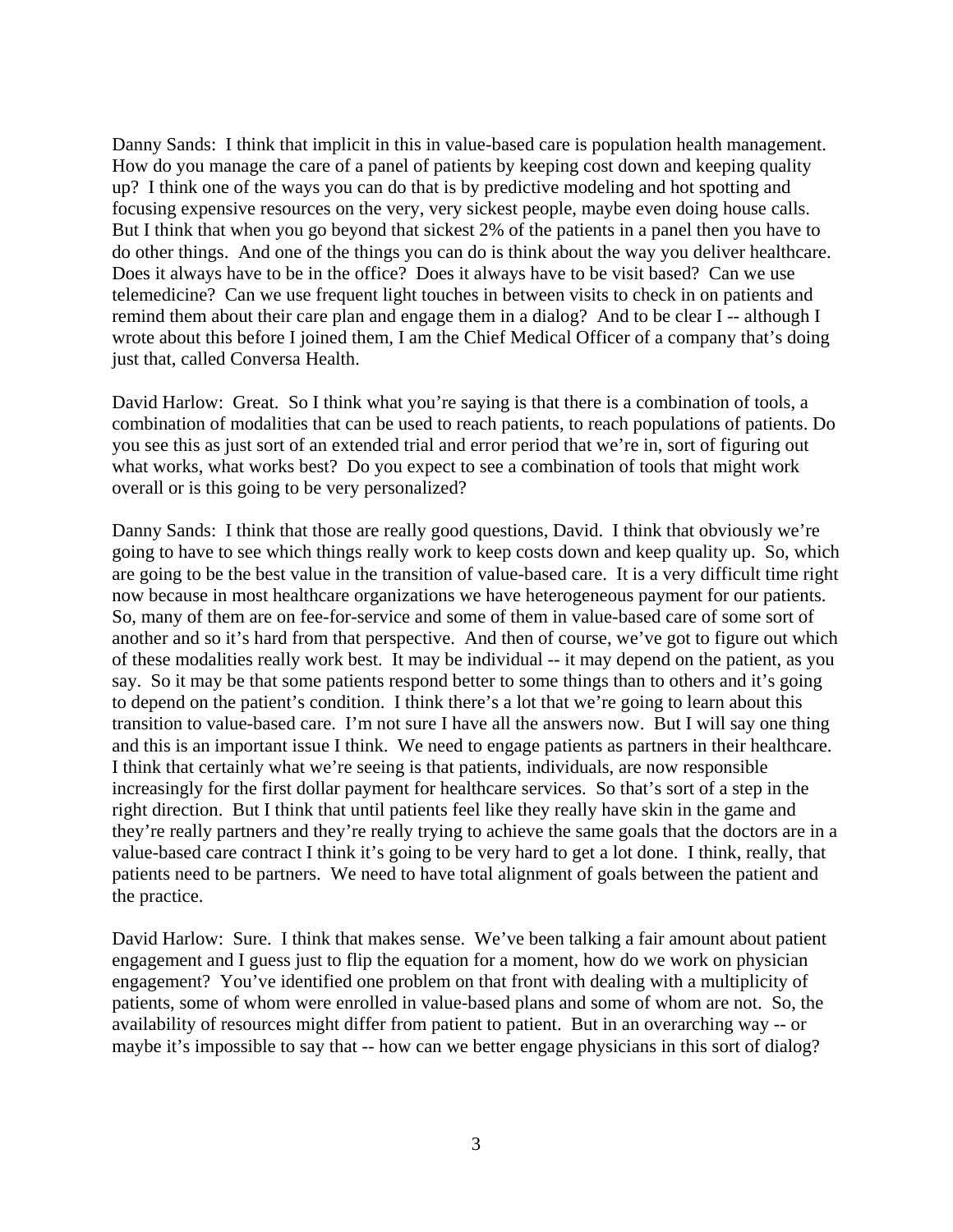Danny Sands: Yeah. I think that physician engagement or maybe put slightly differently having physicians view healthcare as a collaboration with the patient is really important and that's a concept that you know I've called participatory medicine. So, I think that one aspect of that is getting patients to buy into that model of collaboration but the other is how do get the providers to buy into that. And yeah, payment model is an issue I think but I think that attitude is really a bigger issue and you know changing attitudes is challenging. Changing culture is challenging. I've been speaking to groups of physicians and writing for physicians for very, very long time and it is often challenging to get people to change their entrenched attitudes. One of the goals of the organization that you and I are both members of, the Society for Participatory Medicine, is to do education. Like this is one of our huge initiatives right now is to develop continuing medical education for physicians, to help them understand the benefits and actually how you practice in participatory way. And you know, I'm hoping that we're going to be successful. We're also partnering with physician organizations, and really just trying to change the culture of healthcare. I'm hoping we'll be successful. I don't really think we had that kind of concerted effort before in American medicine. So, we will see what happens. But I'm pretty optimistic that as we develop these educational modules we turn more people on to this. We will change the hearts and minds of physicians.

David Harlow: Great. Do you think that the shift to value-based payment is a necessary part of all of that, of having the physician community being open to this sort of communication, or do you see that as independent but overlapping?

Danny Sands: I think it is a helpful step in the right direction but I'll say that I've been talking about this for a very long time, before there was such a thing as value-based care, and I think there are huge benefits, even to fee-for-service providers from thinking differently about healthcare. It's a harder sell because I think that physicians in total fee-for-service are just kind of heads down, trying to see more patients in less time, and it's very hard for them to lift their heads up and see how ridiculous it all is. But I think the benefits to a fee-for-service provider are first of all joy in practice which is very important and as you know is the--is now talked about is the fourth thing in the Triple Aim or the Quadruple Aim which is joy in practice. So, I think there's that. I think there is also the issue that we physicians want to help people. We want to spend our time doing things that are worthwhile and often we're seeing patients in the office who don't need to be seen. And that's kind of that not utilizing our best skills. What we'd like to do is take care of patients who really need to be seen in the office, who really need that time with us. And in fact, from a fee-for-service perspective, if I'm taking care of a sicker patient, or more complicated patient let's say, I can bill at a higher level for that. So I think that's a benefit, that I can use my schedule better if I find other ways of delivering care, whether it's connecting with patients through secure messaging or through telemedicine or through frequent light touches in between visits, what have you.

David Harlow: Have you seen in your own practice a greater openness to that approach among patients? Do you hear about that from your medical colleagues, or is there resistance on the part of patients? Do people think that this is somehow a shortchanging of their experience?

Danny Sands: That's an important question. Not every patient wants to be an e-patient. Not every patient wants to delve in to participatory medicine. And I believe that patients' willingness